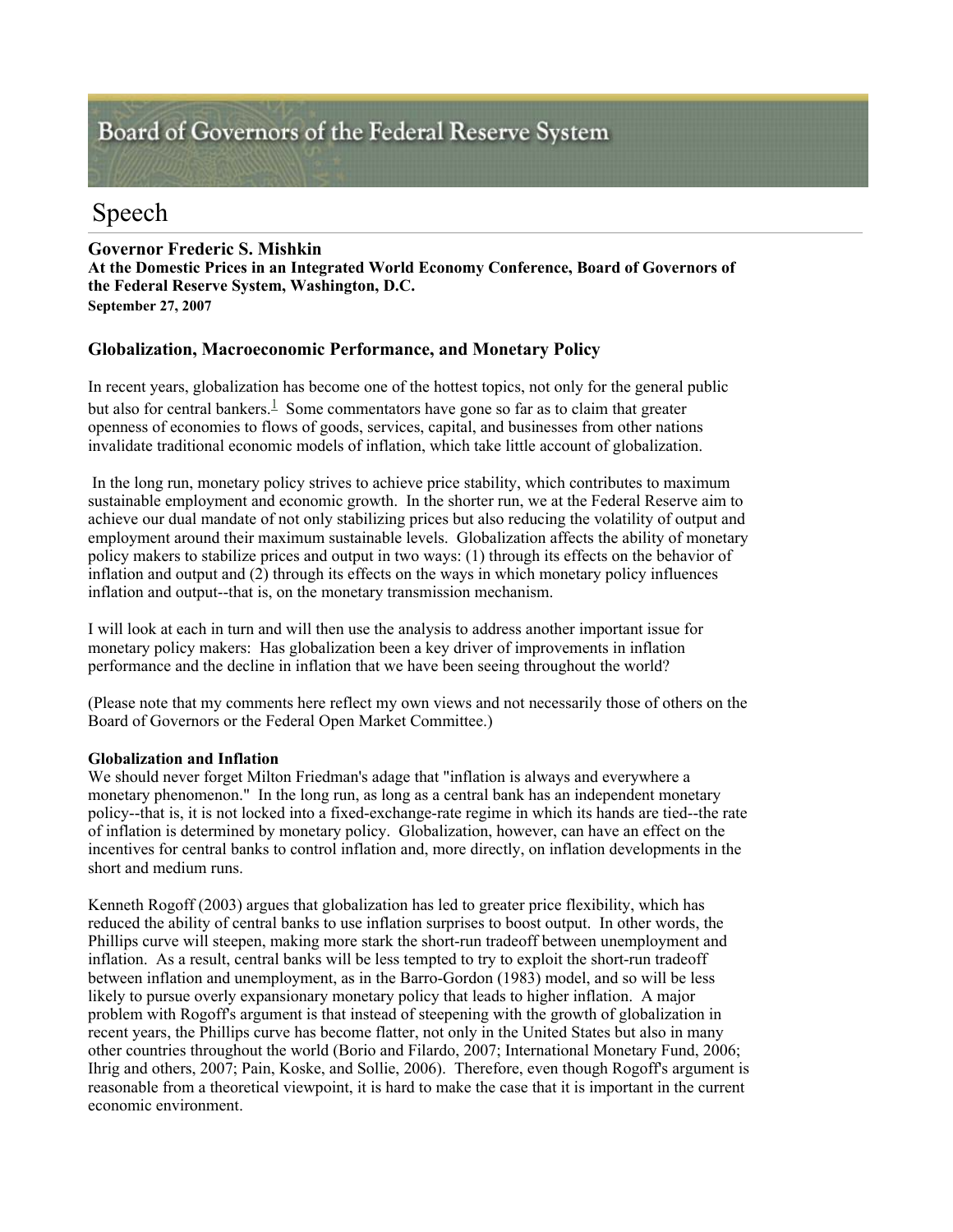Globalization, because it makes markets more competitive, also has the potential to spur productivity growth. Higher productivity growth can lead to a reduction in inflation because it directly lowers prices if monetary policy does not become more expansionary. In addition, such growth makes it easier for the monetary authorities to allow inflation to fall because output growth will continue to be rapid when inflation is declining. This may have been the situation in the United States in the late 1990s, when productivity growth surged and inflation declined. The rise in productivity growth during this period in the United States, however, did not seem to spill over to other industrial countries, a result that cast doubt on whether globalization has indeed accelerated the transmission of productivity growth across national borders.

Because globalization increases competition, it can also reduce markups (price over costs), and this reduction may lead to lower relative prices, as is argued by Chen, Imbs, and Scott (2007). However, lower markups and *price levels* should have only transitory effects on inflation. Furthermore, the prediction of lower markups from globalization seems to conflict with the high corporate profit rates that we are currently observing around the world.

These effects from the greater price flexibility and increased competition in domestic markets that have arisen from globalization, while theoretically plausible, are often at variance with salient features of the world economy, and so they do not explain why inflation has declined in recent years. However, another very dramatic feature of globalization is that it has brought more than a billion new workers into the global economic system from China and India. Some observers claim that through its sales of low-cost goods, developing Asia--and especially China--has been "exporting deflation" and will continue to do so until wages in these countries rise. Although this effect, too, is plausible, research suggests that its importance should not be exaggerated.

If China were truly exporting deflation, the effect should be evident primarily in the behavior of import prices. Research at the Federal Reserve Board by Kamin, Marazzi, and Schindler (2006) estimates that purchases of manufactures from China have lowered U.S. import price inflation roughly 1 percentage point annually over the past decade, a decline that has led to a short-run lowering of consumer price inflation of about one-tenth of 1 percentage point and a somewhat larger effect over the longer term. Research at the Organisation for Economic Co-operation and Development (OECD) by Pain, Koske, and Sollie (2006) arrives at a similar estimate of the effect of trade in manufactures with developing countries on U.S. inflation: negative 0.2 to negative 0.3 percentage point.

At the same time, the additional demand for primary commodities by developing Asia, especially China and India, is putting upward pressure on global prices of these goods. During 2004-06, the region accounted for about 40 percent of the global growth in demand for oil and more than 70 percent of the growth in demand for copper and zinc. The global commodities boom, which has been stimulated by the emergence of the Chinese and Indian economies on the international scene, has been an important offset to the deflationary effects from their low-priced goods and services.

Analysis by the Board's staff, which weights the negative effect on U.S. inflation from cheaper manufactures against the positive effect from higher commodity prices, finds that the net effect in recent years could go either way but in any case is probably quite small. Looking back before the recent boom in commodities prices, the staff's best estimate is that China's and India's entrance on the global trading scene has had a small negative effect on inflation. Research at the OECD (Pain, Koske, and Sollie, 2006) reaches similar conclusions, finding a net effect of 0 to negative 1/4 percentage point for the United States, the euro area, and the OECD economies in aggregate.

Laurence Ball (2006) makes an important point that cheaper imports from places like China lower relative prices for imported goods but ultimately do not affect inflation, which is the change in overall prices. Following the argument made by Milton Friedman (Friedman, 1974), Ball points out that for every decline in the relative price of one good or service in a price index like the consumer price index (CPI), there is by definition a rise in the relative price of some other good or service. Any pattern of relative-price changes is compatible with a particular level of the inflation rate. What determines the overall inflation rate is not relative prices for one category of goods and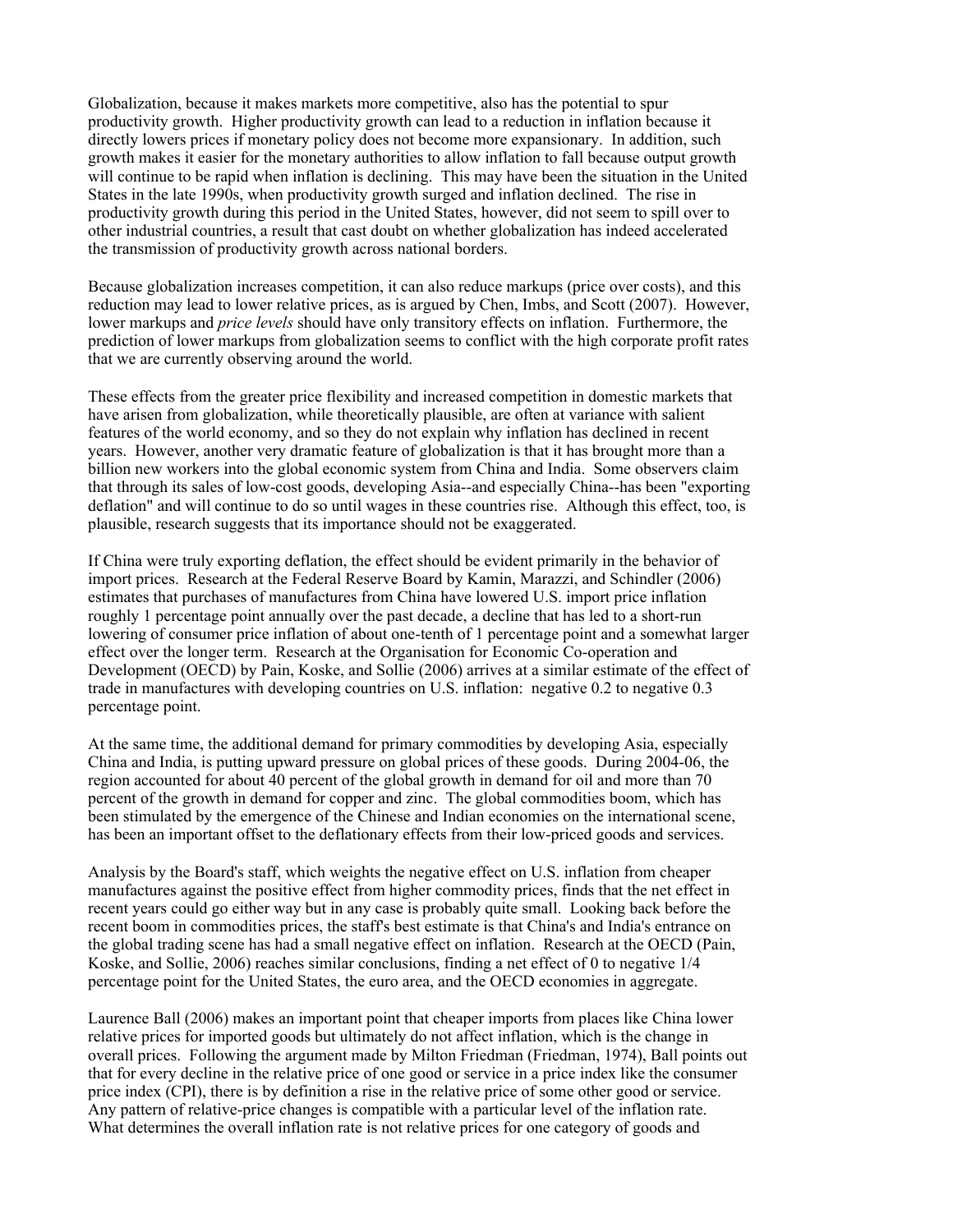services but rather the balance between overall demand and supply in the economy, which ultimately is influenced by monetary policy. Ball therefore takes the view that cheap imports from China and other low-wage economies should not affect inflation.

I would not go as far as Ball does for the reason that changes in relative prices in an important category of goods and services could affect inflation for a considerable period of time. Nevertheless, his argument, as well as the research cited earlier, indicates that many of the exaggerated claims that globalization has been an important factor in lowering inflation in recent years just do not hold up.

#### **Globalization and Output**

The increasing integration of the global economy can have several effects on output. It is thus of concern to monetary policy makers because it can affect both output volatility and our forecasts of the economy.

Globalization may stabilize output by enabling producers to service a diversified global market rather than just the domestic market. Research at the Federal Reserve Board (Ihrig and others, 2007) documents that net exports tend to be negatively correlated with domestic demand and thus stabilize output; other research (Guerrieri, Gust, and López-Salido, 2007) finds that shocks to domestic demand move output less in more open economies. In the opposite direction, greater trade integration--including greater trade in services (Markusen, 2007)--could raise output volatility as countries become more vulnerable to foreign shocks. There is indeed some evidence that this situation has occurred in Mexico (Bergin, Feenstra, and Hanson, 2007).

As with the effects of greater trade integration on the volatility of output, the effects of financial globalization can go both ways. Increasing global diversification lowers the likelihood that financial shocks will be concentrated in individual economies and thus lead to economic downturns. Furthermore, as I have emphasized in my writings (Mishkin, 2006a), financial globalization can help promote institutional reforms that can make the financial system more stable, thereby contributing to more output stability. However, as I have also emphasized in my work (Mishkin, 2006a, chap. 4), financial globalization makes it easier for capital inflows to fuel excessive risktaking on the part of financial institutions and allows financial shocks to be transmitted more readily across borders.

On balance, my sense is that economic globalization has the potential to be stabilizing for individual economies as both real and financial shocks are spread more evenly across larger numbers of economic agents. One might even speculate that globalization has contributed to the so-called Great Moderation, the decline in output variability in countries like the United States over the past twenty years, and this hypothesis should be a topic for future research. The bottom line, however, is that it is not at all clear whether globalization increases or reduces output volatility.

That said, as I have emphasized in my speeches and writings (Mishkin, 2006a, b; Mishkin, 2007b), I strongly believe that globalization is and has been a key factor in promoting economic growth. Globalization not only promotes a more competitive economic environment--which forces business to innovate--but it also creates strong incentives for institutional reform to make markets work better. Globalization in recent years has not only enabled hundreds of millions of people in countries like China and India to escape abject poverty (income of less than \$1 per day) but has also helped economies like ours in the United States to be highly dynamic, which is essential to our future economic well-being.

#### **Globalization and the Monetary Transmission Mechanism**

Four questions naturally arise when we consider whether globalization has changed the monetary transmission mechanism, that is, how monetary policy influences inflation and output: (1) Has globalization led to a decline in the sensitivity of inflation to domestic output gaps (the difference between actual and potential output) and thus to domestic monetary policy? In other words, has globalization made the Phillips curve flatter? (2) Are foreign output gaps playing a more prominent role in the domestic inflation process, so that domestic monetary policy has more difficulty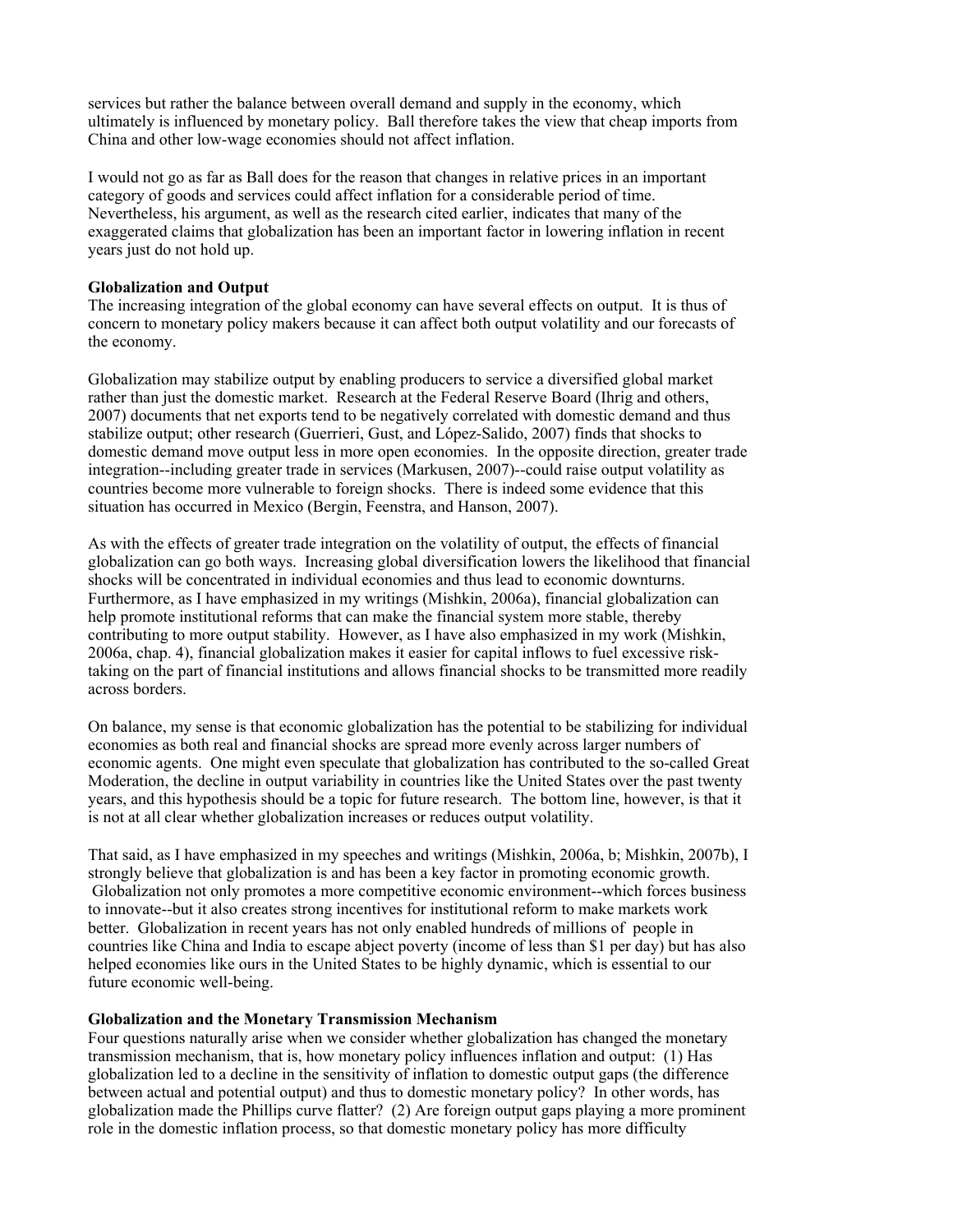stabilizing inflation? (3) Can domestic monetary policy still control domestic interest rates and so stabilize both inflation and output? (4) Are there other ways, besides possible influences on inflation and interest rates, in which globalization may have affected the transmission mechanism of monetary policy?

### *Has globalization led to a decline in the sensitivity of inflation to domestic output gaps (the difference between actual and potential output) and thus to domestic monetary policy?*

In recent years, we have clearly witnessed a decline in the sensitivity of inflation to the domestic output gap (a flattening of the Phillips curve) in the United States and other advanced countries (Borio and Filardo, 2007; International Monetary Fund, 2006; Ihrig and others, 2007; Pain, Koske, and Sollie, 2006). Globalization might make inflation less responsive to rising domestic resource utilization because households and businesses can go outside the country to buy goods and services, so there will be less pressure for domestic prices to rise. Another way of thinking about this point is to recognize that globalization might reduce the likelihood of having supply bottlenecks as domestic resource utilization rises. Although this story is a plausible one, research at the Federal Reserve Board and elsewhere finds no evidence that the flattening of the Phillips curve reflects the process of increasing trade integration (Ihrig and others, 2007; Ball, 2006; Wynne and Kersting, 2007).<sup>2</sup>

Rather than globalization being an important factor leading to flatter Phillips curves, I would argue (as in Mishkin, 2007a) that flatter Phillips curves are the direct result of better monetary policy that has anchored inflation expectations. Because monetary authorities are focusing more on establishing a stronger nominal anchor, a rise in resource utilization will not lead to a rise in expected inflation. Instead, households and businesses will expect monetary authorities to take the necessary steps to ensure that the economy will not overheat, and, as a result, they will not push for higher prices and wages. Not only is this explanation for decreased sensitivity of inflation to output gaps more consistent with empirical evidence (see Mishkin, 2007a; Roberts, 2006), but it is more consistent with the timing of when Phillips curves became flatter. In the United States, Phillips curves started to flatten in the 1980s, well before the recent surge of globalization but just after inflation expectations started to become anchored.

### *Are foreign output gaps playing a more prominent role in the domestic inflation process, so that domestic monetary policy has more difficulty stabilizing inflation?*

As economies have become more open, foreign factors may have become more important in the determination of domestic inflation. Research at the Bank for International Settlements (Borio and Filardo, 2007) seems to provide evidence that foreign resource slack has superseded domestic slack as a key determinant of domestic inflation. However, research at the Federal Reserve Board (Ihrig and others, 2007) and at the OECD (Pain, Koske, and Sollie, 2006) point out that the specification of the Phillips curve in Borio and Filardo (2007) is problematic. Their key findings are not robust to alternative specifications. Moreover, their specification leads to econometric difficulties because it causes serial correlation of the residuals that is not corrected for.

Using more-conventional specifications of Phillips curves, the research at the Federal Reserve Board (Ihrig and others, 2007) and the OECD (Pain, Koske, and Sollie, 2006), as well as Ball (2006), finds that foreign output gaps are not important determinants of domestic inflation. However, foreign factors could more plausibly play a role in the inflation process through import prices. As economies become more open and imports play a bigger role in the economy, consumer prices may become more sensitive to import prices. Indeed, CPI inflation does appear to have become more sensitive to import prices over time, both in the United States and in other OECD countries (Pain, Koske, and Sollie,  $2006$ ).<sup>3</sup>

### *Can domestic monetary policy still control domestic interest rates and so stabilize both inflation and output?*

In principle, the increasing global integration of financial markets, by reducing the scope for individual central banks to control domestic interest rates, could hamper the ability of monetary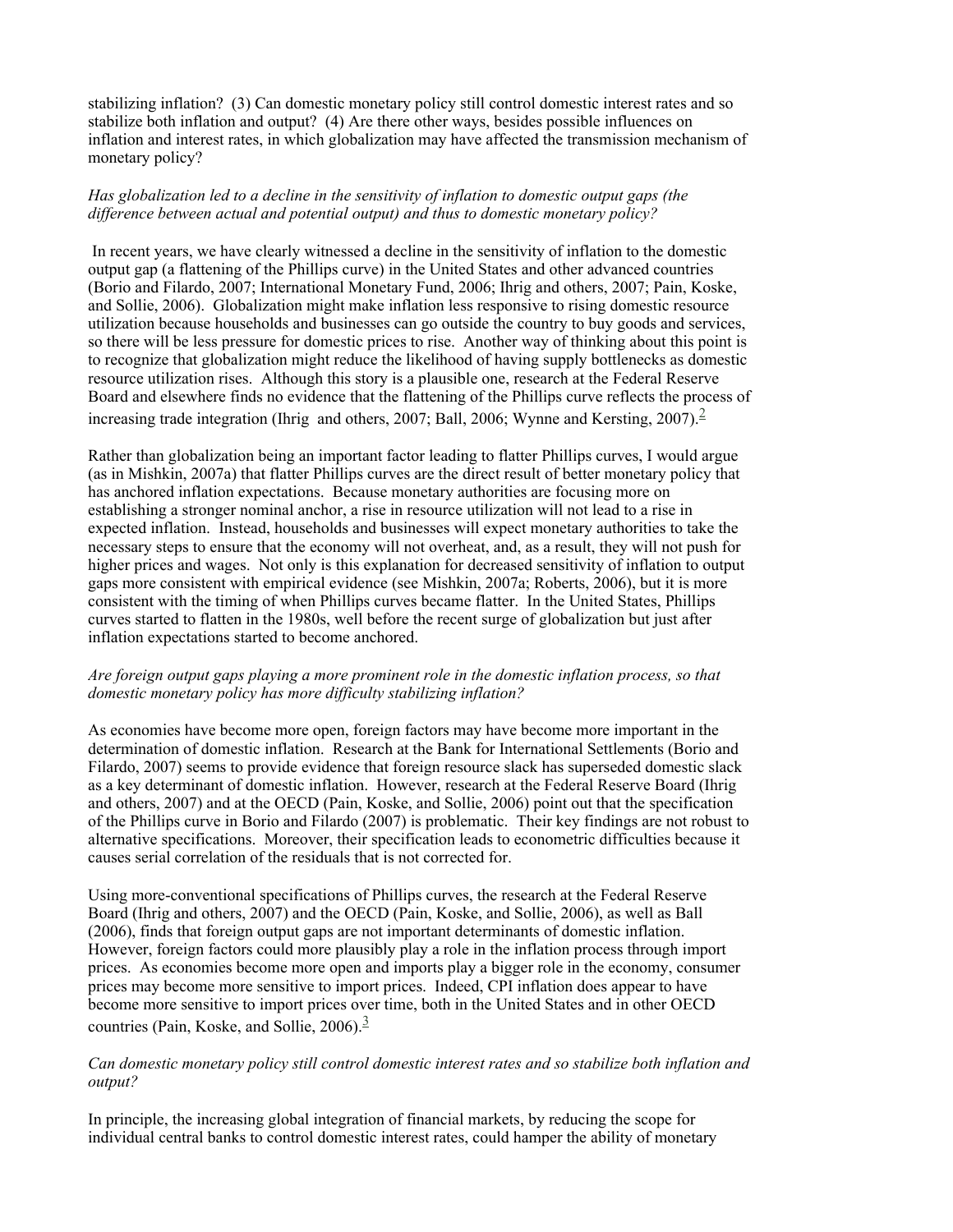policy to stabilize prices and economic activity. Indeed, some evidence appears to suggest that foreign factors influence interest rates; for example, the global saving glut does seem to have led to somewhat lower long-term interest rates by reducing term premiums (Warnock and Warnock, 2006). More generally, research points to important linkages between U.S. and foreign interest rates and other asset prices (Ehrmann, Fratzscher and Rigobon, 2005; Faust and others, 2007). However, central banks still retain the ability to control short-term interest rates, which affect the domestic cost of credit and long-term interest rates, and so can continue to do their job of stabilizing inflation and output.

### *Are there other ways, besides possible influences on inflation and interest rates, in which globalization may have affected the transmission mechanism of monetary policy?*

The preceding discussion might lead to the conclusion that globalization has not had important effects, either on the behavior of inflation or the ability of monetary policy to affect the economy. However, globalization might have an effect on the process of monetary transmission that does not operate through Phillips-curve-type mechanisms.

One of the key transmission channels of monetary policy is the exchange rate. A tightening of monetary policy, for example, raises U.S. interest rates relative to those abroad, thereby inducing upward pressure on the foreign exchange value of the dollar. An appreciation of the dollar, in turn, restrains exports (because the price of U.S. goods rises when measured in foreign currencies) and stimulates imports (because imports become cheaper in dollar terms). The resulting decrease in net exports implies a reduction in aggregate demand. In addition, an appreciation of the dollar that leads to a decline in import prices also helps restrain overall U.S. inflation.

By expanding the share of tradable goods and services in the economy, globalization might increase the role of the exchange rate as a transmission channel of monetary policy and could reduce the role of the interest rate channel. The larger the share of imports and exports in the economy, the greater the change in net exports--and, hence, in the contribution of net exports to gross domestic product (GDP) growth--for a given change in the exchange rate. In addition, the larger the share of imports in the economy, the larger should be the effect on overall CPI inflation of a given change in import prices when the exchange rate changes. $\frac{4}{3}$  (This effect is explicitly incorporated in Federal Reserve staff models of U.S. inflation, which weight import prices by the share of imports in the consumption basket.)

By the same token, the effect of the interest rate channel on overall economic activity may be diminished by greater trade integration as changes in domestic demand are offset by induced changes in imports. Guerrieri, Gust, and López-Salido (2007), for example, find that shocks to domestic demand move output less in more-open economies because they lead to larger offsetting movements in the trade balance. Supporting this result, Ihrig and others (2007) conclude that correlations between real GDP growth and real domestic demand growth have declined in recent decades in the United States and several other industrial economies.

In addition to increasing the sensitivity of the economy to changes in exchange rates, globalization may have increased the sensitivity of exchange rates to monetary policy. Over the past few decades, as capital controls have been eliminated in most major economies and the levels of home bias in portfolio investment have declined, financial markets around the world have become more tightly integrated. An implication of this financial globalization is that demand for domestic and foreign assets is likely to have become more sensitive to international differences in perceived rates of return. Accordingly, monetary policy actions may now exert more influence on exchange rates than was the case when markets were less tightly integrated and assets of different countries were perceived to be less substitutable for each other. This linkage between globalization and the effect of monetary policy on exchange rates is somewhat speculative but represents a worthwhile avenue for further research.

#### **Why Has Inflation Declined in Recent Years?**

What does all the preceding analysis tell us about why we have had better inflation performance in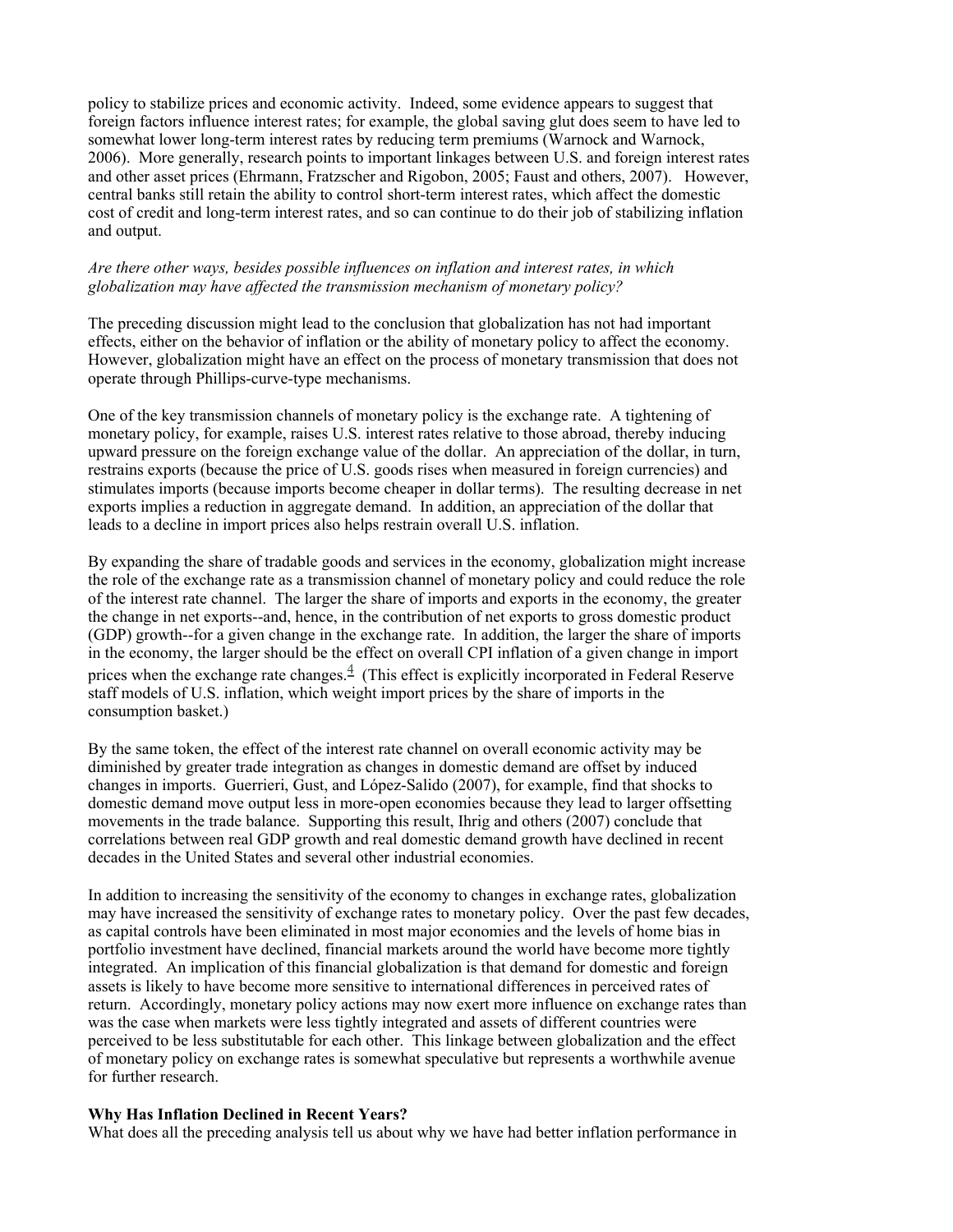recent years? I don't know of anyone who would have predicted twenty years ago that inflation would be so low and stable in so many countries. Has globalization been an important part of the story of inflation's remarkable decline in recent years? In terms of direct effects, the discussion here provides a clear-cut answer: No. Inflation has come down in the old-fashioned way. Tighter monetary policy and a commitment to price stability by central banks throughout the world have led to lower inflation and an anchoring of inflation expectations. These policies have had huge benefits- -not only the achievement of low and stable inflation but also an improvement in the overall performance of the economy.

Globalization, however, may have helped reduce inflation in more-subtle ways. By fostering increased interactions among central banks, academics, and the public in many different countries, globalization has helped spread a common culture that stresses the benefits of achieving price stability. The resulting increased focus on price stability has been a key reason for the reduction of inflation worldwide.

#### **Conclusion**

The increasing integration of global product, labor, and financial markets has the potential to significantly alter the behavior of the economy, a development that could complicate the task of monetary policy. In practice, however, the behavior of the U.S. and global economies does not appear to have radically changed in recent years. The Federal Reserve and other central banks retain the ability to stabilize prices and output. Nonetheless, central bankers must continue to monitor the evolution of the economy and the changes that may result from the ongoing globalization process.

### **References**

Ball, Laurence M. (2006). "Has Globalization Changed Inflation?"  $\vec{w}$  NBER Working Paper Series 12687. Cambridge, Mass.: National Bureau of Economic Research, November, www.nber.org/papers.

Barro, Robert J., and David B. Gordon (1983). "Rules, Discretion, and Reputation in a Model of Monetary Policy," *Journal of Monetary Economics*, vol. 12 (no. 1), pp. 101-22.

Bergin, Paul R., Robert C. Feenstra, and Gordon Hanson (2007). "Outsourcing and Volatility (184 KB PDF),"  $\vec{p}$  paper presented at the Conference on Globalization and the Macroeconomy, European Central Bank, July 23-24, www.ecb.int/events/conferences/html/global\_macro.en.html.

Borio, Claudio E.V., and Andrew Filardo (2007). "Globalisation and Inflation: New Cross-Country Evidence on the Global Determinants of Domestic Inflation,"  $\vec{E}$  BIS Working Paper 227. Basel: Bank for International Settlements, May, www.bis.org/forum/research.htm.

Chen, Natalie, Jean Imbs, and Andrew Scott (2007). "The Dynamics of Trade and Competition (556 KB PDF),"  $\vec{p}$  paper presented at the Conference on Globalization and the Macroeconomy, European Central Bank, July 23-24, www.ecb.int/events/conferences/html/global\_macro.en.html.

Ehrmann, Michael, Marcel Fratzscher, and Roberto Rigobon (2005). "Stocks, Bonds, Money Markets, and Exchange Rates: Measuring International Financial Transmission (953 KB PDF)," ECB Working Paper No. 452. Frankfurt: European Central Bank, March, www.ecb.int/pub/scientific/wps/date/html/wps2005.en.html.

Erceg, Christopher, Christopher Gust, and David López-Salido (2007). "The Transmission of Domestic Shocks in Open Economies (406 KB PDF)," @ paper presented at "International Dimensions of Monetary Policy," a conference sponsored by the National Bureau of Economic Research Conference on Policy, held in Barcelona, June 11-13, www.nber.org/booksnew/gert07-1.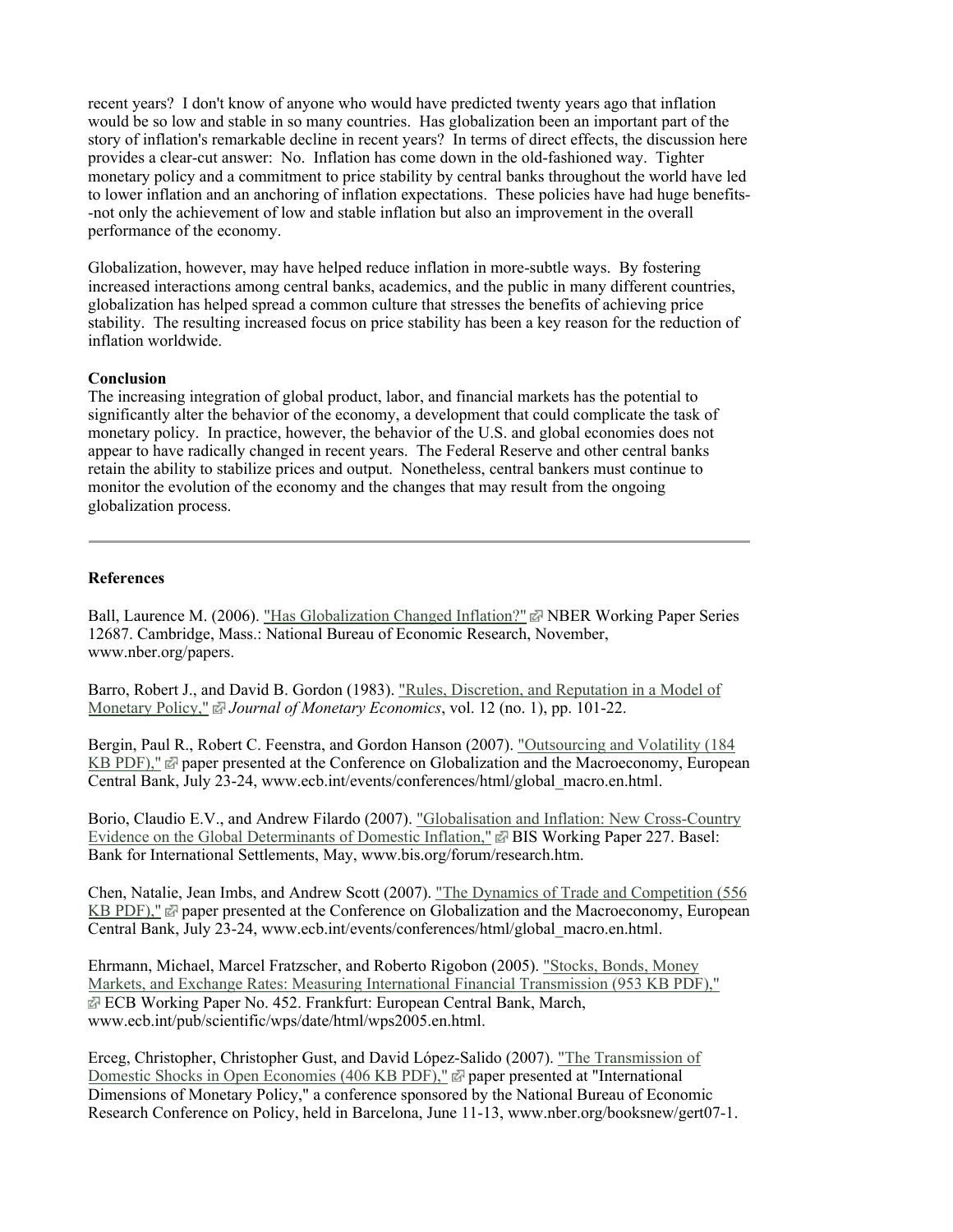Faust, Jon, John H. Rogers, Shing-Yi B. Wang, and Jonathan H. Wright (2007). "The High-Frequency Response of Exchange Rates and Interest Rates to Macroeconomic Announcements,"  *Journal of Monetary Economics*, vol. 54 (May), pp. 1051-68.

Friedman, Milton (1974). "Perspectives on Inflation," *Newsweek*, June 24.

Guerrieri, Luca, Christopher Gust, and David López-Salido (2007). "International Competition and Inflation: A New Keynesian Perspective," unpublished paper, Board of Governors of the Federal Reserve System, August.

Ihrig, Jane, Steven B. Kamin, Deborah Lindner, and Jaime Marquez (2007). "Some Simple Tests of the Globalization and Inflation Hypothesis," International Finance Discussion Papers 891. Washington: Board of Governors of the Federal Reserve System, April, www.federalreserve.gov/pubs/ifdp.

International Monetary Fund (2006). "How Has Globalization Affected Inflation? (762 KB PDF)" in *Globalization and Inflation*, IMF World Economic Outlook. Washington: International Monetary Fund, pp. 97-134, www.imf.org/pubs/ft/weo/2006/01.

Kamin, Steven B., Mario Marazzi, and John W. Schindler (2006). "The Impact of Chinese Exports on Global Import Prices," *Review of International Economics*, vol. 14 (May), pp. 179-201.

Markusen, James R. (2007). "Trade and Foreign Direct Investment in Business Services: A Modelling Approach (671 KB PDF),"  $\mathbb{F}$  paper presented at the Conference on Globalization and the Macroeconomy, European Central Bank, July 23-24, www.ecb.int/events/conferences/html/global\_macro.en.html.

Mishkin, Frederic S. (2006a). *The Next Great Globalization: How Disadvantaged Nations Can Harness Their Financial Systems to Get Rich,* Princeton: Princeton University Press.

-------- (2006b). "*Globalization: A Force for Good?*" speech delivered at Baruch College, New York, N.Y., October 12, www.federalreserve.gov/newsevents.

------------ (2007a). "Inflation Dynamics," speech delivered at the Federal Reserve Bank of San Francisco, San Francisco, Calif., March 23, www.federalreserve.gov/newsevents.

------------ (2007b). "Globalization and Financial Development," speech delivered to the New Perspectives on Financial Development Conference, Washington, D.C., April 26, www.federalreserve.gov/newsevents.

Pain, Nigel, Isabell Koske, and Marte Sollie (2006). "Globalisation and Inflation in the OECD Economies,"  $\mathbb{Z}^7$  OECD Economics Department Working Paper No. 524. Paris: Organisation for Economic Co-operation and Development, November, www.oecd.org/findDocument.

Roberts, John M. (2006). "Monetary Policy and Inflation Dynamics," *P International Journal of Central Banking*, vol. 2 (September), pp. 193-230.

Rogoff, Kenneth S. (2003). "Globalization and Global Disinflation (237 KB PDF)," paper presented at "Monetary Policy and Uncertainty: Adapting to a Changing Economy," a symposium sponsored by the Federal Reserve Bank of Kansas City, held in Jackson Hole, Wyo., August 28-30, www.kansascityfed.org/publicat/sympos/2003/pdf/Rogoff2003.pdf.

Warnock, Francis E., and Veronica Cacdac Warnock (2006). "International Capital Flows and U.S. Interest Rates,"  $\vec{w}$  NBER Working Paper Series 12560. Cambridge, Mass.: National Bureau of Economic Research, October, www.nber.org/papers.

Wynne, Mark A., and Erasmus K. Kersting (2007). "Openness and Inflation," Federal Reserve Bank